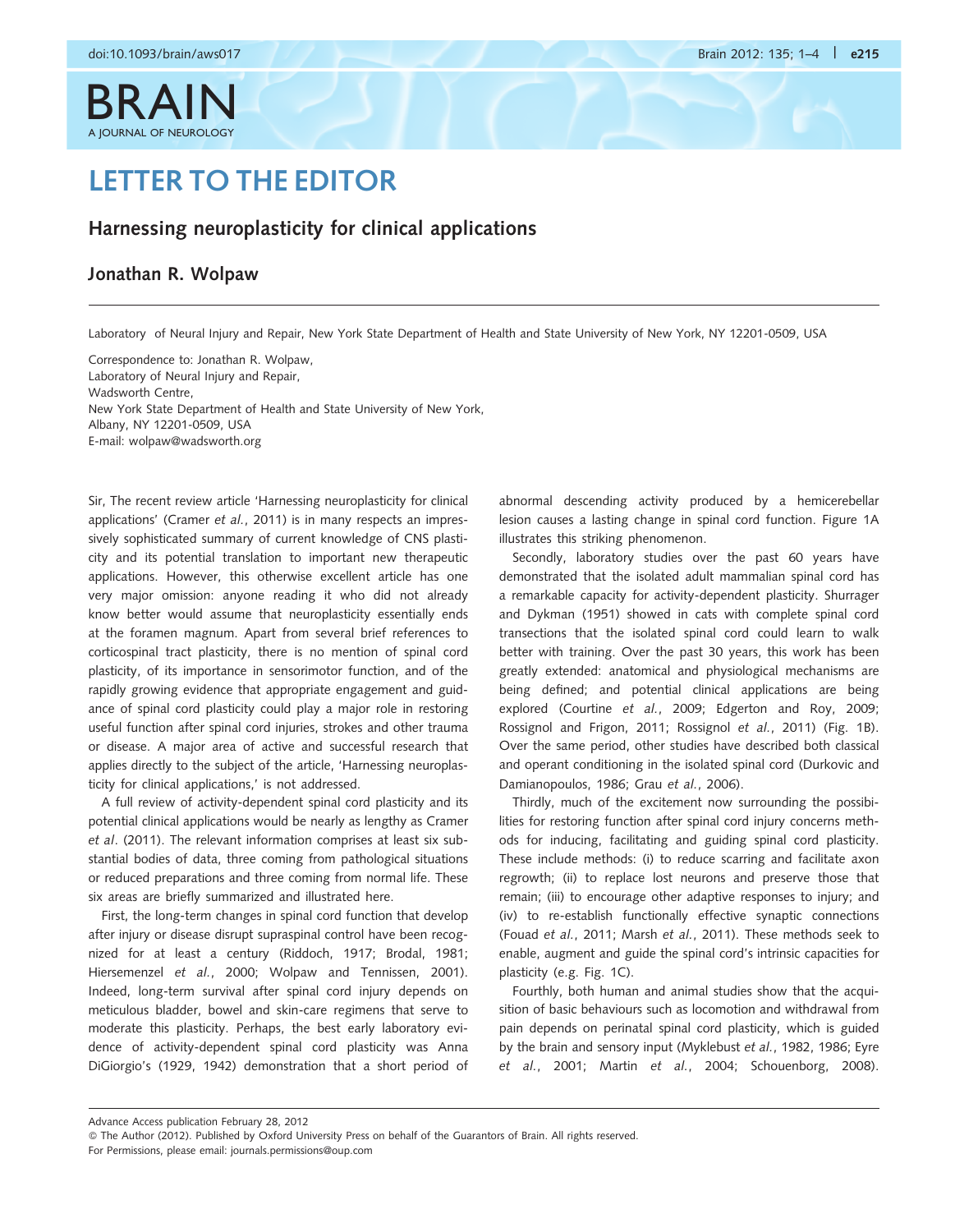<span id="page-1-0"></span>

Figure 1 Six representative examples of activity-dependent spinal cord plasticity. The first three (A–C) illustrate spinal cord plasticity in pathological situations or in reduced preparations. The next three (D-F) illustrate spinal cord plasticity in normal life. (A) A hindlimb postural asymmetry produced by a unilateral cerebellar lesion persists after complete transection of the thoracic spinal cord. The cerebellar lesion occurred 60 min prior to the spinal cord transection. Scale bar = 2 cm. Modified from [Chamberlain](#page-3-0) et al. (1963). (B) Impact of a combined treatment of serotonergic agonists, epidural electrical stimulation and locomotor training on treadmill locomotion (i.e. at 4 cm/s) in spinal-transected rats. Data from an untreated and a treated rat are shown on the left and right, respectively. Top: a stick diagram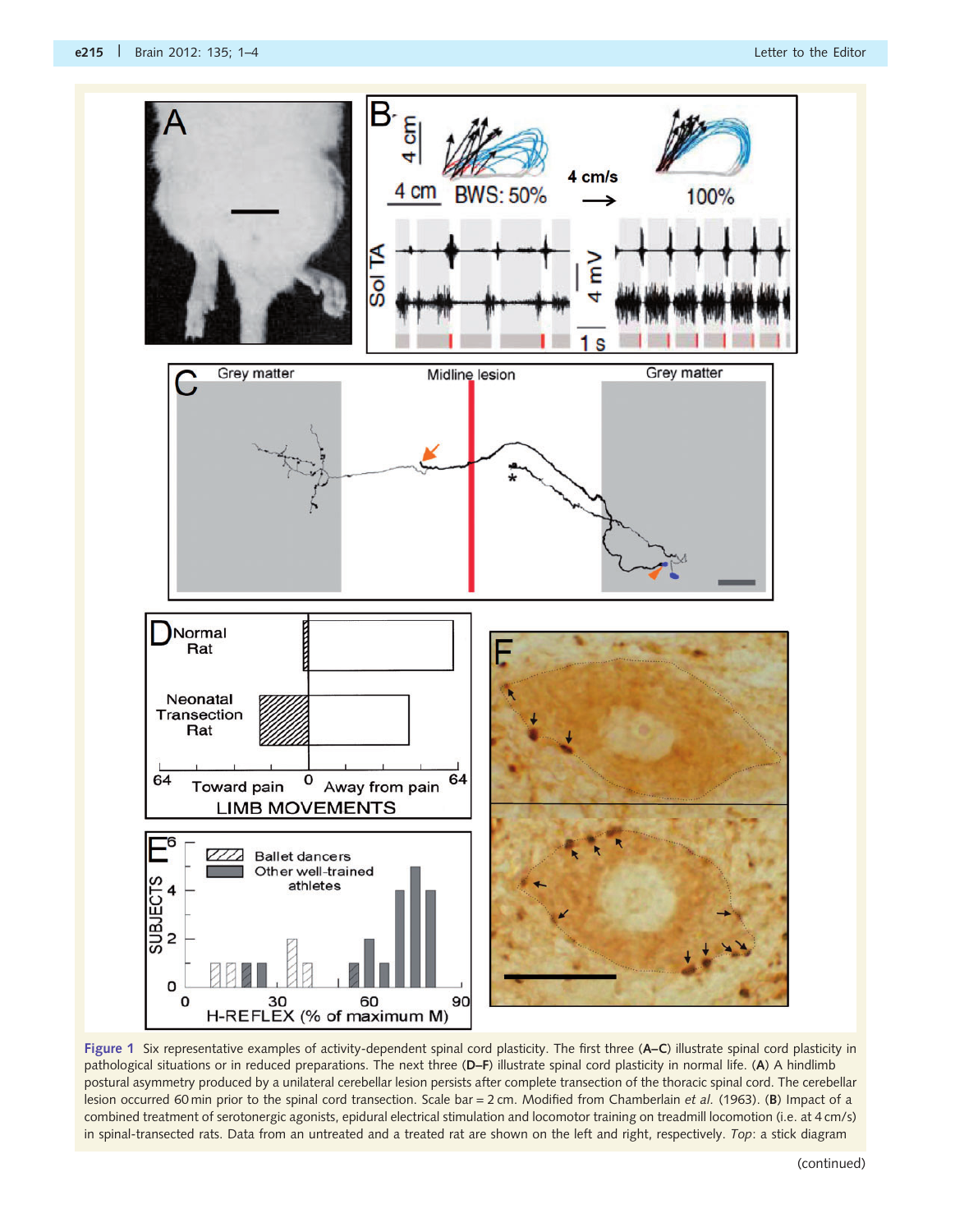The absence or distortion of these essential early influences (e.g. due to cerebral palsy) produces an abnormal adult spinal cord and associated motor deficits (e.g. [Fig. 1](#page-1-0)D). In such situations, methods for ensuring more normal spinal cord plasticity early in life might substantially improve adult motor function (e.g. [Carmel](#page-3-0) et al., 2010).

Fifthly, human and animal studies show that the acquisition of motor skills in adult life is associated with changes in spinal reflex pathways ([Wolpaw, 2010](#page-3-0)). For example, professional ballet dancers have unusually small stretch reflexes and H-reflexes in their leg muscles ([Fig. 1](#page-1-0)E) [\(Nielsen](#page-3-0) et al., 1993). This reflex depression probably contributes to their ability to maintain the muscle co-activations important in this form of dance, and thus appears to constitute a significant part of the CNS plasticity that underlies the acquisition of this complex athletic skill. Spinal proprioceptive reflexes change also with ageing and during the acquisition of more limited skills such as backward walking ([Meyer-Lohmann](#page-3-0) et al.[, 1986](#page-3-0); Koceja et al.[, 1995](#page-3-0); [Schneider and Capaday, 2003](#page-3-0); [Dragert and Zehr, 2011](#page-3-0)). Similarly, the success of rehabilitation regimens in restoring function after stroke or in other disorders is likely to depend significantly on the plasticity they induce in spinal reflex pathways.

Sixthly, humans, monkeys, rats and mice can change spinal reflex pathways when rewarded for doing so [\(Wolpaw, 2010](#page-3-0)). These changes occur gradually over days and weeks of exposure to an operant conditioning protocol. The conditioning protocol creates a hierarchy of plasticity in which plasticity in the brain, acting through the corticospinal tract, induces the plasticity in the spinal cord that underlies the larger (or smaller) reflex. This spinal cord plasticity includes changes in motor neuron synaptic inputs (e.g. [Fig. 1](#page-1-0)F) and intrinsic properties [e.g. firing threshold and axonal conduction velocity ([Carp and Wolpaw, 1994; Carp](#page-3-0) et al[., 2001\)](#page-3-0)]; and it affects other behaviours, such as locomotion. Thus, appropriate reflex conditioning can improve locomotion after spinal cord injuries (Chen et al.[, 2006\)](#page-3-0). Conditioning protocols that target selected spinal pathways (e.g. selected on the basis of the individual's specific functional deficit) are a promising new approach to restoring useful function after spinal cord injury or other trauma or disease.

In addition to these six distinctive bodies of data, two further considerations indicate the importance of spinal cord plasticity to the development of effective new rehabilitation therapies. First, because the spinal cords and the analogous brainstem nuclei are the final common pathway for all behaviours, the many forms of brain plasticity described in [Cramer](#page-3-0) et al. (2011) can have no functional effect whatsoever unless and until they alter the activity of spinal cord motor neurons. Thus, the functional impact of brain plasticity necessarily depends on its interactions with spinal cord plasticity. As a result, increased understanding and engagement of spinal as well as supraspinal plasticity is essential for the realization of effective new therapies.

Secondly, the spinal cord has major advantages over other CNS areas as a venue for identifying and understanding the many kinds of plasticity that might be induced and guided so as to improve function. The spinal cord is relatively simple and accessible, its major cell types and pathways are well known, and its connections with the periphery and the brain are accessible to monitoring, to direct excitation and to short-term or long-term interruption. Furthermore, because the spinal cord connects directly to behaviour, the problem of defining the functional impact of plasticity is easier than it is for other CNS regions. These unique advantages (which have made the spinal cord a remarkably productive experimental model for at least 150 years) make the spinal cord a logical place to define mechanisms and principles of plasticity that are likely to apply throughout the CNS, and to develop the clinical applications of this plasticity.

In sum, spinal cord plasticity occurs throughout life in both health and disease, combines with brain plasticity to change behaviour in complex ways and offers numerous possible avenues for inducing functional recovery beyond that possible with current

#### Figure 1 Continued

decomposition of hindlimb motion during swing. Also shown are limb end-point trajectories (with red indicating the initial drag phase of swing) and vectors representing the direction and magnitude of limb end-point velocity at swing onset. The rat's per cent of body weight support (BWS) is indicated. Bottom: sequences of EMG activity from tibialis anterior (TA) and soleus (Sol) muscles. Grey and red bars indicate the stance and drag phases, respectively. Locomotion is far more normal, effective and consistent in the treated rat. Modified from [Courtine](#page-3-0) et al. (2009). (C) Reconstruction of a propriospinal commissural interneuron in the rat spinal cord that has regenerated through a midline lesion made 72 days earlier and formed collaterals. The arrowhead indicates the soma of this neuron. The regenerated axons of such neurons make functional synapses. The arrow marks the place where the regenerating axon bifurcated and continued rostrally and caudally (branches not shown for clarity). Also shown is another neuron that has not regenerated across the lesion and terminates in a growth cone (asterisk). Scale bar = 200 µm. From [Fenrich and Rose \(2009\)](#page-3-0). (D) The direction of flexion withdrawal responses to painful stimuli in normal adult rats and in adult rats in which the spinal cord was transected just after birth. In normal adults, the direction of the response is almost always correct (i.e. the limb moves away from the painful stimulus), while in transected adults it is often incorrect (i.e. the limb moves towards the stimulus). Neonatal spinal cord transection abolishes the descending input that gradually shapes normal (i.e. correct) flexion withdrawal responses. Modified from [Levinsson](#page-3-0) et al. (1999). (E) Soleus H-reflexes are much smaller in professional ballet dancers than in other well-trained athletes (e.g. runners, swimmers and cyclists). (H-reflexes of sedentary subjects fall in between.) The dancers' smaller reflexes appear to be an important component of skill acquisition. Modified from [Nielsen](#page-3-0) et al. (1993). (F) Soleus motor neurons (dotted lines) from a control rat (top) and a rat in which the soleus H-reflex was reduced by an operant down-conditioning protocol (bottom). Arrows point to GABAergic terminals on the somatic membrane. The terminals are identified by glutamic acid decarboxylase (GAD $_{67}$ )-immunoreactivity. After down-conditioning, soleus motor neurons have many more GABAergic terminals, and these terminals are more densely labelled and cover more of the somatic membrane. The increase in GABAergic terminals is likely to be a component of the spinal cord plasticity that produces the smaller H-reflex. Scale bar  $= 20 \mu m$ . See Wang et al. [\(2006\)](#page-3-0) for full information.